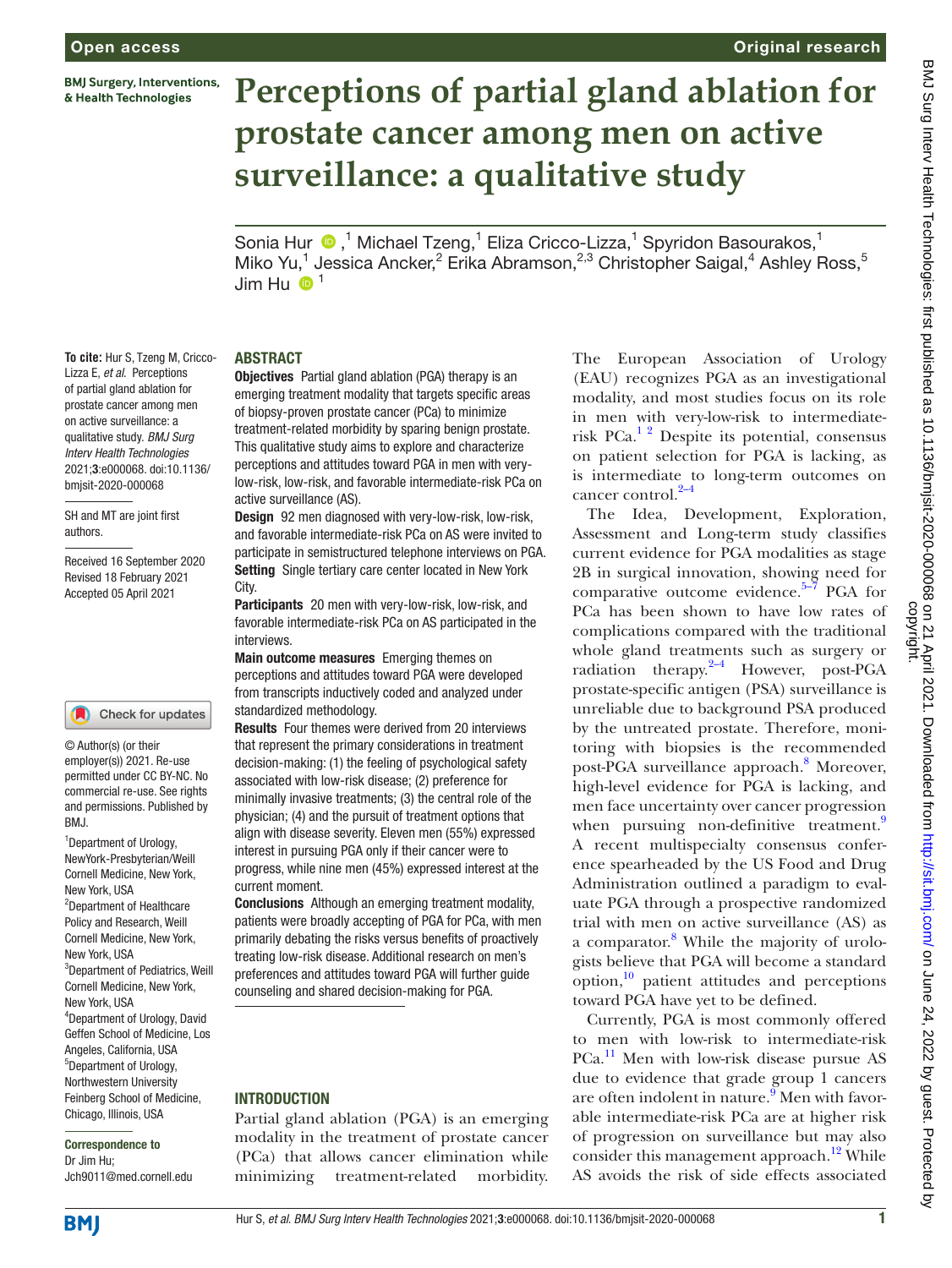# Key messages

#### What is already known about this subject?

- ► Partial gland ablation (PGA) is an emerging treatment option for prostate cancer (PCa) that allows for targeting of areas of biopsyproven PCa with the goal of minimizing treatment-related morbidity by avoiding treatment of non-cancerous areas of the prostate.
- ► We sought to explore patients' beliefs and attitudes toward PGA.

#### What are the new findings?

- ► We define treatment attributes that are significant to men with localized PCa, and one important theme is of the treatment intensity matching the severity of the disease.
- $\blacktriangleright$  PGA appeals to men as middle ground that encompasses the duality of curative treatment and preservation of quality of life.

#### How might these results affect future research or surgical practice?

► The exploratory themes need further consideration and may be incorporated into shared decision-making discussions in men with low-risk disease, as PGA emerges as a treatment option.

with whole gland treatments,  $^{13}$  $^{13}$  $^{13}$  men on AS have reported the need to develop coping mechanisms related to anxiety over the long-standing chronicity of untreated disease.<sup>[14](#page-7-4)</sup> These accounts of patient experience on AS suggest there may be a role for PGA for some of these men.

In the shared decision-making process for PCa management, appropriate choice of treatment modality requires a comprehensive understanding of patient values and beliefs. To our knowledge, there has been a shift in the perspectives on PCa management by men with lower risk PCa away from definitive treatments and cancerspecific survival for preservation of urological functions and quality of life.<sup>15–18</sup> Therefore, the goal of our study was to conduct qualitative interviews with men on AS to elucidate their consideration of treatment options and describe their opinions of PGA.

## SUBJECTS AND METHODS Approach

The constant comparative method as described by Glaser and Strauss was used for thematic analysis.<sup>19</sup> In this approach, data are first inductively coded and analyzed to identify concepts. As concepts evolve, data are revisited and undergo focused coding in an iterative process to develop themes. Interviews were conducted in a semistructured fashion to allow for the emergence of new patterns in data. Thematic saturation was initially observed after 15 interviews, when no new themes were identified. Interviews were conducted past the threshold of thematic saturation and concluded at 20 patients.

## **Participants**

We identified English-speaking men on AS at Weill Cornell Medicine with very-low-risk, low-risk, and favorable intermediate-risk PCa consistent with the National Comprehensive Cancer Network guidelines.<sup>20</sup> All men

# Box 1 Summary on partial gland ablation (PGA)

#### <span id="page-1-0"></span>Summary

► PGA is a novel approach to treating localized prostate cancer, meaning cancer that has not spread beyond a specific area. This treatment came about due to new imaging ability to visualize these specific areas in the prostate. PGA aims at destroying that area of the prostate only and leaving other areas untreated.

## **Benefits**

► PGA is less invasive and comes with fewer side effects on urinary and sexual function than removing the whole prostate out of the body.

## Risks

- ► PGA is not as curative or permanent of a treatment for prostate cancer as total removal is, and patients require further screening, testing, and treatment of any possible cancer in other areas of the prostate in the future. This includes additional biopsies and imaging, as received on active surveillance.
- ► Because PGA is so new, long-term outcomes are not known.
- ► Some payers do not cover PGA procedures because there is little evidence about it at the current moment.

had been seen in clinic at least once during the past 2 years.

# Recruitment and data collection

All participants provided written informed consent. Eligible patients were mailed invitations to participate in the study and offered to be interviewed by mail or phone. Non-responders were contacted also by phone, when possible. All interviews were conducted by two research assistants uninvolved with medical care.

Prior to the interview segment on PGA, participants were provided a short summary of recent evidence-based findings ([Box](#page-1-0) 1) as described by the EAU in  $2018<sup>2</sup>$  As most patients had never heard of PGA before, this provided necessary context for discussion. Information was presented as objectively as possible. The mean duration of interviews was 32.1 (SD 8.0) min. Relevant medical information, including age, years since diagnosis, PSA, and Gleason score, was extracted from patient medical records after interviews.

The first 10 interviews were conducted with one researcher leading the interview and both researchers present at all times. These interviews served as a training period to promote standardization of process. The final 10 interviews were then conducted separately. All interviews were digitally recorded. The final iteration of the interview template is shown in [Box](#page-2-0) 2.

# Analysis

Interviews were transcribed, inductively coded and analyzed. Every five interviews, transcripts were reviewed with senior researchers to discuss concepts, perform focused coding, and develop themes. The interview template was then edited to reflect these emerging themes. Research assistants inductively coded and analyzed the first 10 transcripts together to standardize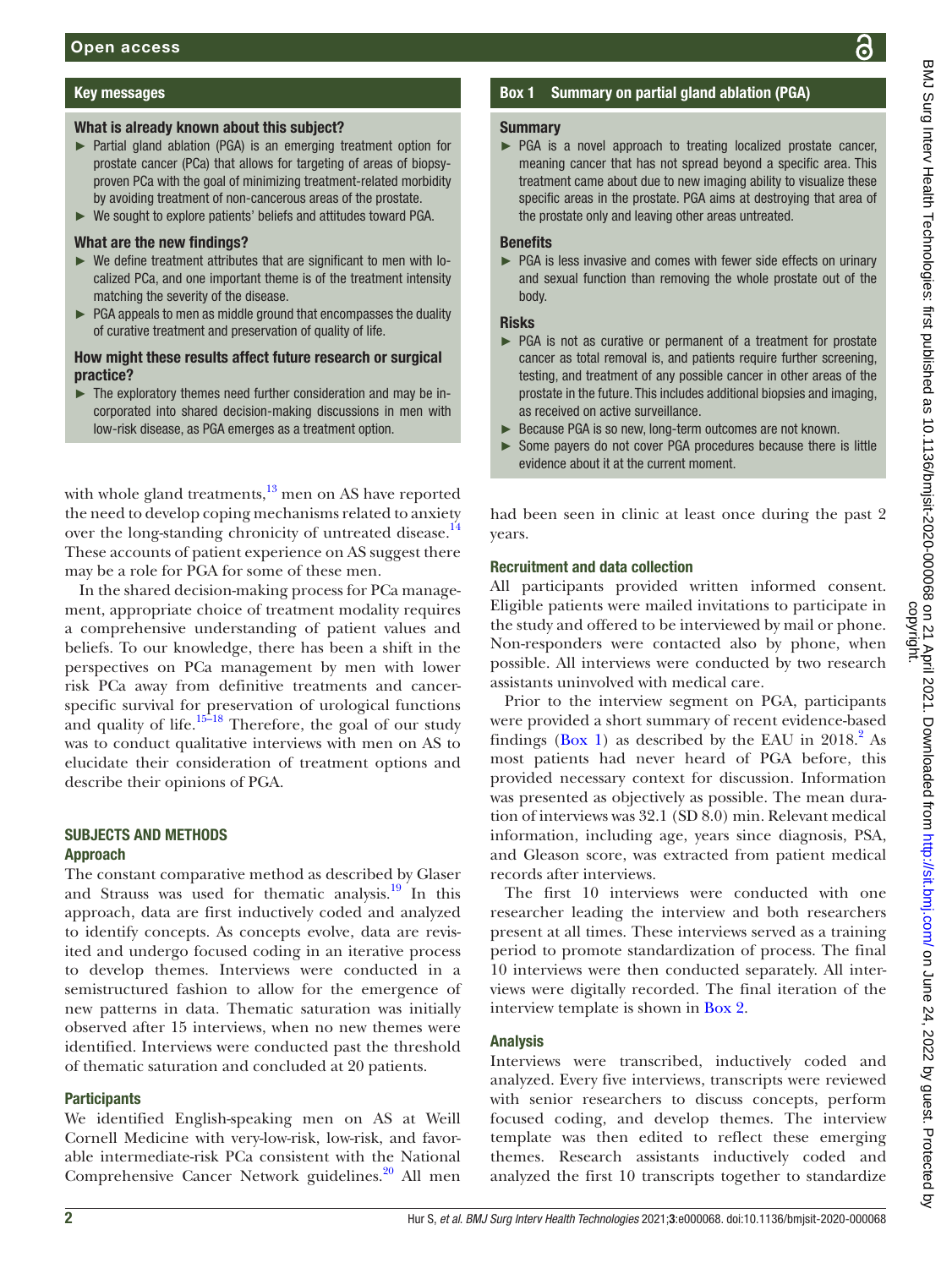# Box 2 Interview template

- <span id="page-2-0"></span>► Could you tell me about when you received your diagnosis?
- ► What were your main concerns at the time?
- ► Did your doctor recommend a specific treatment?
- ► Was there anything you didn't understand about what your doctor explained?
- ► Who did you discuss this information with?
- ► What was important to you about your treatment options?
- ► Did you have any other medical conditions at the time that influenced your thinking?
- Have you heard of the term 'active surveillance' before?
- ► How do you feel right now living with low-grade prostate cancer on active surveillance?
- ► Have the factors you first considered at diagnosis changed or stayed the same after having been on active surveillance?
- ► Would anything lead to ending your active surveillance and changing treatment?
- ► Have you heard of partial gland ablation for prostate cancer?
- ► What is your impression of everything I've told you about partial gland ablation?
- ► If partial gland ablation were an option for you, what factors would influence your decision for or against pursuing it?
- ► Would you consider pursuing partial gland ablation?

methodology and negotiate emerging themes. The final 10 transcripts were inductively coded and analyzed individually. Microsoft Excel was used for data management.

#### **RESULTS**

Out of 92 total men contacted, 20 consented for participation and were interviewed. Patient demographics and clinical characteristics are shown in [table](#page-2-1) 1. Of the subjects, 85% were white, 95% completed college or attained graduate degrees, and 70% had annual household income exceeding \$110000. Six (30%) participants were diagnosed with very-low-risk, 12 (60%) with low-risk, and 2 (10%) with favorable intermediate-risk PCa. Four themes pertaining to men's pursuit of treatment options were identified: (1) the perception of psychological safety in the diagnosis of low-risk PCa; (2) the prioritization of minimally invasive options that have fewer side effects; (3) the dependence on the provider in the decisionmaking process; and (4) matching the aggressiveness of treatment with the degree of disease severity ([table](#page-3-0) 2). Of the 20 men interviewed, 11 (55%) expressed interest in pursuing PGA only if their cancer were to progress, while 9 (45%) expressed interest at the current moment.

#### Psychological safety in low-risk and favorable intermediaterisk PCa

Most men perceived their cancer as low risk, allowing them to find comfort in pursuing AS over definitive treatment. Although some men were first concerned at diagnosis, most came to understand their cancer as a chronic condition that they "needed to follow-up on," but not immediately treat because there was not a "huge chance of it spreading." One man acknowledged an "element

<span id="page-2-1"></span>

| Table 1 Participant demographics and clinical<br>characteristics |                  |
|------------------------------------------------------------------|------------------|
| Median (IQR) age, years                                          | 66 (62.3-71.5)   |
| Median (IQR) years since diagnosis                               | $1.9(0.9 - 3.7)$ |
| Median (IQR) PSA, ng/mL                                          | $5.9(4.2 - 7.5)$ |
| Gleason score, n (%)                                             |                  |
| $3 + 3$                                                          | 18 (90)          |
| $3 + 4$                                                          | 2(10)            |
| Race/ethnicity, n (%)                                            |                  |
| White                                                            | 17 (85)          |
| <b>Black</b>                                                     | 2(10)            |
| Asian                                                            | 1(5)             |
| Educational attainment, n (%)                                    |                  |
| High school degree                                               | 1(5)             |
| Bachelor's degree                                                | 10 (50)          |
| Master's degree                                                  | 2(10)            |
| Doctoral degree                                                  | 7(35)            |
| Household income, n (%)                                          |                  |
| 60000-110000                                                     | 5(25)            |
| >110000                                                          | 14 (70)          |
| N/A                                                              | 1(5)             |
| Employment, n (%)                                                |                  |
| Full-time                                                        | 15 (75)          |
| Part-time                                                        | 1(5)             |
| Retired                                                          | 3(15)            |
| Unemployed                                                       | 1(5)             |
| Marital status, n (%)                                            |                  |
| Single                                                           | 1(5)             |
| Married                                                          | 18 (90)          |
| <b>Divorced</b>                                                  | 1(5)             |

N/A, not available; PSA, prostate-specific antigen.

of uncertainty" being on AS but did not feel the need to "dwell on" it. Moreover, one man claimed that his PCa "was the easiest thing I've had to deal with" among all his other medical conditions. Many men also perceived their cancer as non-fatal, commonly quoting that they were "more likely to die with it than of it." The ubiquity of cancer was often identified by multiple patients, with one man citing that he heard "if you're 70 you have a 70% chance of having PCa. Eighty is 80%." One quote from an individual in his 60s exemplifies the lack of urgency most patients felt about their diagnosis:

I really don't think about it very much. To me, it's sort of on par with my hypertension… Hypertension, pre-diabetes, the prostate-and to me they're on a similar level… I think of them all on kind of the same… low level of health concern that I need to be careful about and watch and do the best I can.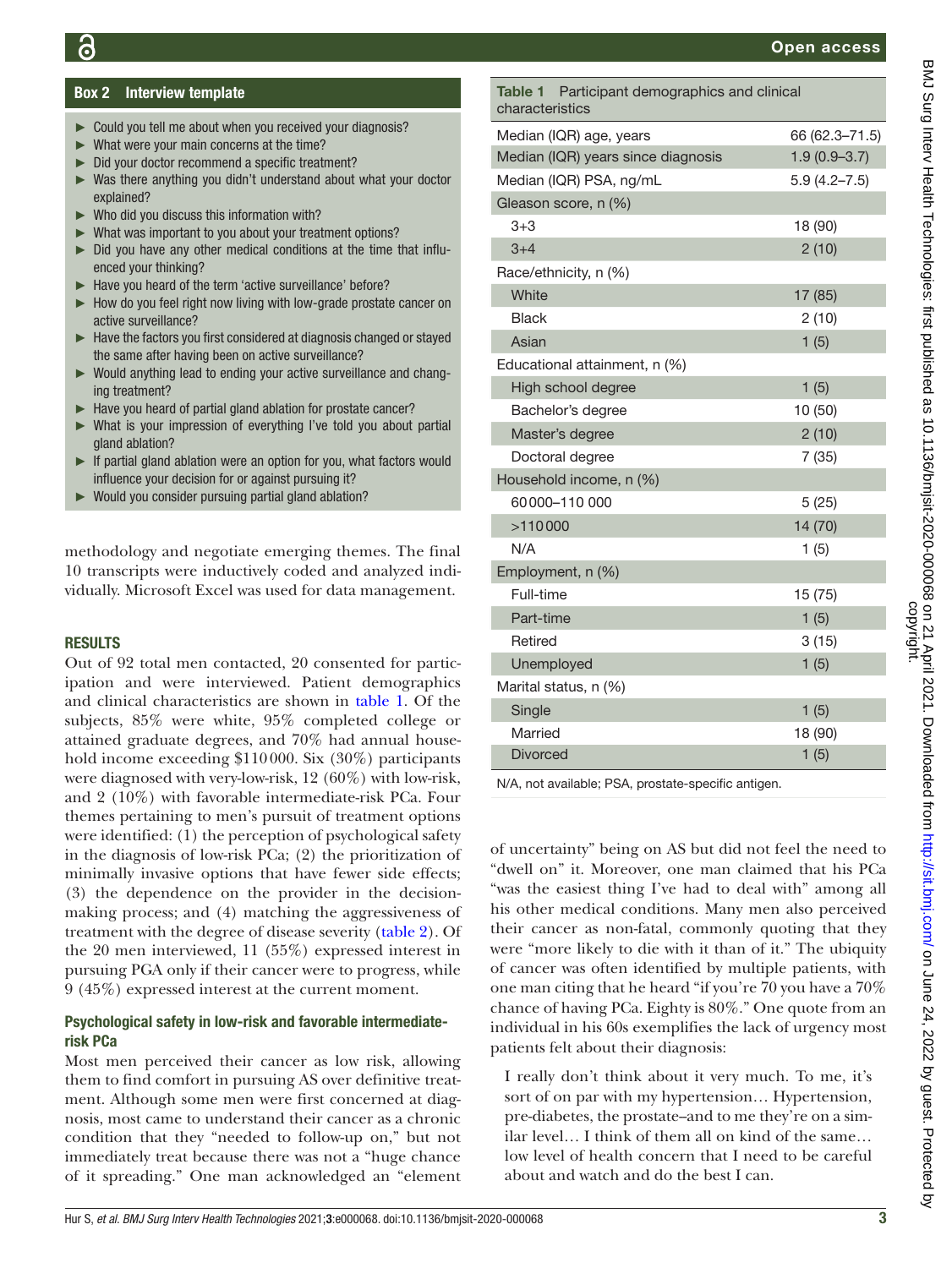|                                                      | Table 2 Themes related to men's perceptions of partial gland ablation                                                                                                                                            |                                                                                                                                                   |
|------------------------------------------------------|------------------------------------------------------------------------------------------------------------------------------------------------------------------------------------------------------------------|---------------------------------------------------------------------------------------------------------------------------------------------------|
| <b>Themes</b>                                        | Summary                                                                                                                                                                                                          | Representative quotes                                                                                                                             |
| and favorable intermediate-risk<br>prostate cancer   | PCa, while some men expressed discomfort with the uncertainty associated<br>Psychological safety in low-risk Most men described a feeling of psychological safety with having low-risk<br>with cancer diagnosis. | "At first I was kind of shocked but  then found out it was<br>on the low end of the scale, I felt better I felt more in<br>control of the thing." |
| Preference for minimalism                            | preference for minimally invasive therapy when<br>presented treatment options for their low-grade PCa.<br>Most patients expressed                                                                                | "I'm by and large a subscriber to taking a minimalist<br>approach."                                                                               |
|                                                      | The central role of the physician Many patients trusted and followed their urologists' recommendations in the "If in the opinion of the treating physicians, the focal<br>decision-making process.               | therapy is likely to be effective, I think that would be the<br>most significant consideration."                                                  |
| Intensity of treatment parallels<br>disease severity | their decision to pursue active surveillance as a<br>logical process whereby low-risk disease was appropriately managed by<br>Many patients described t<br>observation.                                          | "I wanted a treatment that was  like relative to the risk."                                                                                       |
| PCa, prostate cancer.                                |                                                                                                                                                                                                                  |                                                                                                                                                   |

Discussions regarding PGA for patients accepting of AS yielded mixed results. While some embodied the idea of "just the fact that it exists does not make me want to go and get it," others expressed interest in further discus sions at their next appointment.

Although most patients were satisfied with their current management, two particular men demonstrated a large psychological toll associated with their cancer. One patient in his 50s whose parent died from cancer described PCa as "this thing hanging over your head" and likened AS to "check[ing] in with the parole officer." Another interviewee described AS as "playing with fire" and "cutting corners." His thought process illustrates his feeling of brokenness associated with having PCa:

I really don't care how painful the procedure is. If they want to take a piece out, then take the piece out. If they blast me with radiation, that's what they gotta do… I don't feel like dying from cancer. That's been my only concern… I want it fixed… I don't want me walking around with cancer between my legs.

In these patients who were considering discontinuation of AS, PGA seemed "interesting" and something they wanted to discuss more with their physician.

# Preference for minimalism

Most patients expressed preference for minimally invasive therapy when presented treatment options for their lowrisk PCa. Some men had an innate inclination toward a less invasive procedure without any definite reason. One patient in his mid-50s explained: "there is no scientific explanation… or no deep explanation" for wanting "to save a part of my body that can continue its function in my body."

For most men, the inclination toward the less invasive treatment reflected their desire to avoid side effects associated with prostatectomy. Most patients understood radical prostatectomy to be a "potentially life-changing procedure," naming loss of sexual and urinary func tions as main reasons. Two of the youngest patients, in their mid-50s, detailed the desire to avoid "impotence" or "wearing a diaper." For one interviewee, the potential side effects were more worrisome than the uncertainty of living with cancer.

I was more worried about the consequences of surgery—the possible consequences- than… the actual diagnosis of cancer… the possibility of incontinence or… reduced or lower sexual activity.

<span id="page-3-0"></span>Another patient echoed this sentiment toward PGA, stating "I would be willing to live with that uncertainty in order to avoid the side effects and invasiveness of the radical surgery." Many patients equated minimally invasive treatment with less side effects. For example, one man stated if treatment, including PGA, "is less invasive, it wouldn't have many side effects" and "will involve less risk for complication." Most men thought PGA was a securer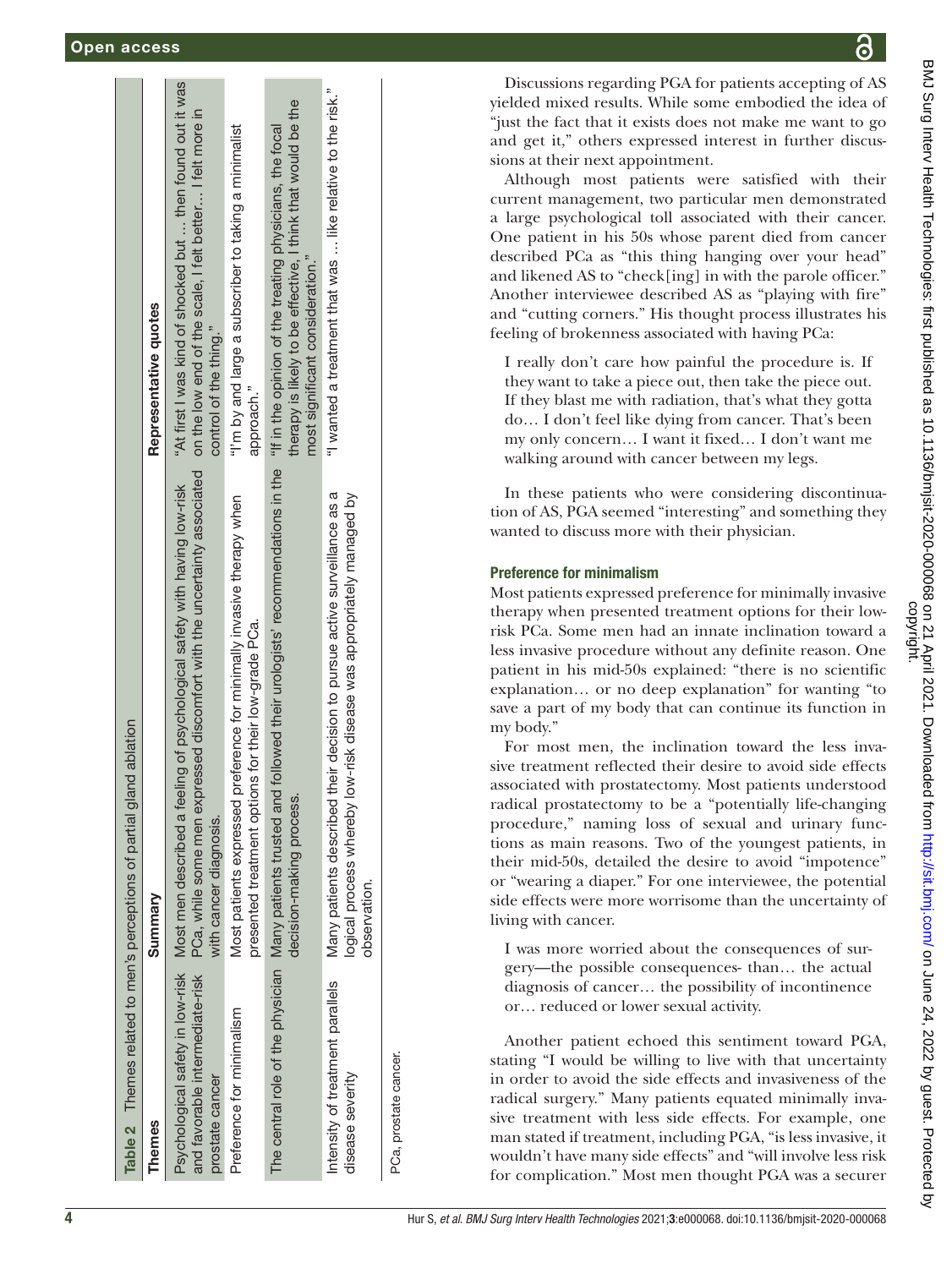alternative to radical prostatectomy and voiced plans to discuss with their urologist.

However, not all men found the minimally invasive option of PGA as intuitive. These men prioritized the treatment of cancer as more important than preservation of their urinary and sexual function. One individual in his 50s reflected on his confusion at the time of diagnosis with his cancer management: "the only thing that can happen is it can get worse, why don't we just do the procedure and get rid of it?" One patient, in his 60s, compared choosing between indefinitive treatment and possible urinary incontinence as having to pick his "poison," but found that "it's still better than ending up dead." Three men perceived PGA as a "band-aid" or a "temporary fix" as opposed to radical prostatectomy because of the remaining uncertainty after focal treatment.

Additionally, approximately a quarter of men interviewed touched on the invasiveness and frequency of periodic prostate biopsies while on AS. An interviewee in his 70s worried that prostate biopsies came with their own risk of sepsis and possible antibiotic resistance. Another patient in his 70s reported opting out of annual prostate biopsies in favor of non-invasive interventions with a naturopath. However, most men did not recognize prostate biopsies as a new disadvantage when transitioning to PGA from AS. One interviewee, in his late 50s, explained:

The negative of it is something that I'll have to do with active surveillance anyway. I still have to be monitored, I still have to do my biopsy, now I still have to do all of that. So… the negative part of it hasn't changed what I'm current doing.

While one patient expressed continued concern over prostate biopsies in regard to PGA, most men expressed sustained interest in learning more about PGA.

# The central role of the physician

Many patients trusted and followed their urologists' recommendations in the decision-making process. Most men found confidence in physicians who were "up-todate" and "major," or renowned, in their specialty. Some men placed a high value in their physician's proficiency in the procedures they perform, stating "I have looked for the best surgeon to have the best outcome… regardless of the method or procedure I choose." Another individual highlighted his physician–patient relationship as reason for his trust: "I feel very comfortable with him and as long as I'm following the procedures that he told me to, I'm fine." Moreover, three men interviewed completely absolved themselves of personal research to rely on their physician's recommendations:

If my doctor says that's the best option, then I'll follow my doctor… If the doctor says yes, I'm not going to question him.

Most patients actively pursued information beyond the urology visit, usually online. Some men recounted anecdotes from peers with history of PCa, while a few turned

to scientific studies. Many patients consulted with their friends and family, although most said this had no actual influence on their decision. Some individuals referred to their spouses as a "sounding board, someone [they] can bounce ideas off of" or "more of a supporting role [to] calm [them] down."

Most men asserted complete understanding of their disease and treatment options, as elucidated by their urologist. Patients believed their physicians were acting in their best interest, especially with the recommendation of a "non-invasive" and "less aggressive" approach. In addition, men found their urologist's recommendation of AS reinforced their appreciation of the low-risk nature of their condition and lessened the psychological distress associated with the cancer diagnosis. Furthermore, some men were encouraged by their primary urologists to pursue second opinions at a "teaching hospital and seek out a younger doctor." Few patients reported their optimistic genomic biopsy results reassuring them into AS. Men described a collaborative relationship with their urologists but felt themselves were ultimately in control of the decision:

No, my doctor and I made the decision. My family played, you know, a secondary. I make the decisions about my life; they don't. If the doctor says it is time for us to… need a decision, at that time, I will decide what needs to be done.

In considering PGA, men were even more inclined to depend on their urologists' recommendations and expertise, given the "experimental" nature of PGA.

My surgeon's confidence in it and his history of performing each of these procedures. I would only feel confident if he has a long history and has done it 800 times or so.

However, not all patients found their specialists to be candid in their treatment approach, stating "nobody really recommended any other treatment options other than the ones that they liked… or they performed." These patients felt the need to "inform myself of the different therapies that were open to me."

# Intensity of treatment parallels disease severity

Many patients described their decision to pursue AS as a logical process whereby low-risk disease was appropriately managed by observation. AS was described as "an apt measure based on the diagnosis" compared with the "over-reactive invasive" option of radical prostatectomy. As one patient explained, "I just felt like it was the right thing to do. It made sense to me. It was logical… as long as there's… regular and consistent monitoring… you know, it seemed that's what I should do." The lack of symptoms of low-risk disease also played a role in deciding against definitive treatment in a patient whose follow-up biopsy was negative: "If my prostate is working… If I'm not having any of the symptoms or I'm not having any discomfort… Why would I go and do anything radical?" One patient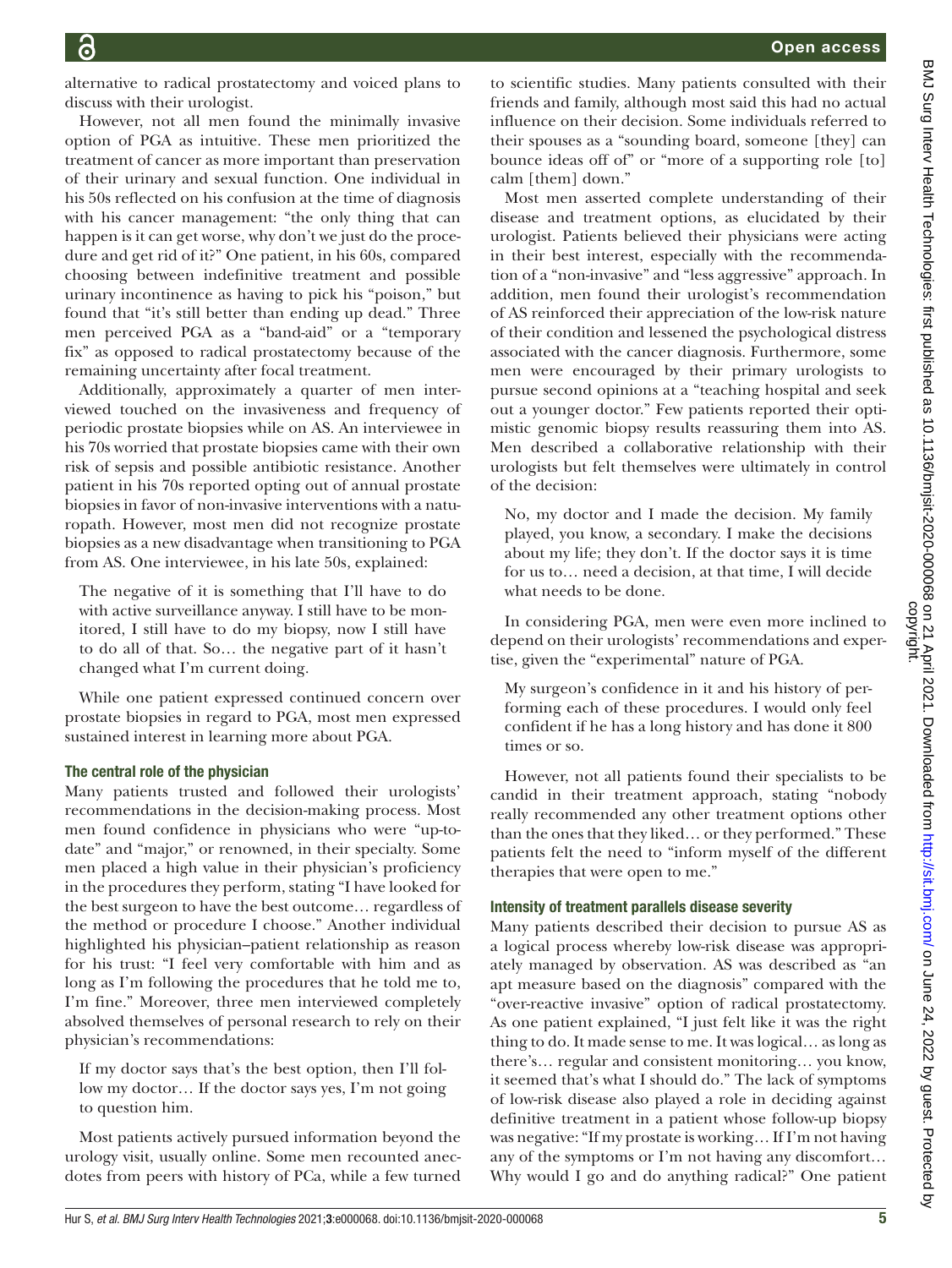who also saw a naturopath for his PCa even felt that the management process of AS itself was excessive:

It's our culture that's leading us to—let's do this procedure, let's do this test and that test and more… what is the bottom-line improvement in one's life when we're, you know, talking about something that's not that aggressive.

As a result, many patients expressed that they would proceed to surgery or radiation only if it were "necessary" or if the cancer were "worsening," which they felt were determined by the combination of test results and provider recommendation.

This stepwise approach was expressed similarly in discussions regarding PGA, although with varied outcomes. Eleven men (55%) expressed interest in pursuing PGA only if their cancer were to progress, while nine men (45%) expressed interest at the current moment. In considering further discussion on PGA with their provider, some expressed interest only if future biopsies showed worse outcomes, since "the treatment would be aggressive to match the more aggressive diagnosis." A few examples are illustrated:

I'm actually happy with the active surveillance. Someone would have to say that 'your risk has increased' and if there were something that said 'your risk has increased' then I would prefer to have something like focal therapy or focal surgery than a full excision of the prostate. I think that I would need a really bad Gleason score to opt in for some kind of treatment. It's gotta be a real black and white issue.

Yet others felt that the relatively conservative and localized approach of PGA deserved consideration and at least a discussion with their provider, even at their current risk category.

The finding was in a very small area. And that the Gleason score was not highly aggressive. So therefore… it would make sense to me to do the focal therapy as opposed to doing something more radical.

Given the ability to focus on the areas of concern, just those parts of the prostate… might suggest cancer could be targeted fairly well. You know, I'd be game for something like that.

#### **DISCUSSION**

Our study identifies four key thought processes in considering PGA among men with very-low-risk, low-risk, and favorable intermediate-risk PCa on AS, namely the perception of psychological safety in a lower risk diagnosis, the prioritization of minimally invasive options with fewer side effects, the dependence on the provider in the decision-making process, and the consideration of treatment aggressiveness with respect to disease severity. These concepts were further explored in the context of considering PGA as a treatment option, for incorporation into

shared decision-making discussions. Our cohort reflects recent treatment expansion of AS to include men with favorable intermediate-risk PCa along with men with very-low-risk and low-risk PCa.<sup>[8](#page-6-3)</sup> Overall, 9 patients expressed interest in speaking with their provider to discuss PGA at their current risk category and 11 expressed interest in the event their cancer progresses.

Most men described a feeling of psychological safety with having low-risk disease on AS. This finding parallels other studies that identified men's acute perception of the low-risk category and non-immediate threat to life.[13 21](#page-7-3) However, some men in our study expressed a significant discomfort with the uncertainty of their diagnosis and were considering other treatment options. This uncertainty has been observed by others and shown to be associated with lower quality of life.<sup>22</sup> Men expressing uncertainty about AS were more receptive to PGA, and many patients comfortable on AS were also interested in further discussion at their current risk level.

Earlier studies of AS assert that patients with low-risk PCa valued prolonged survival over preservation of urinary and sexual functions,<sup>1718</sup> thus are likely to pursue definitive treatment over AS.[23 24](#page-7-10) However, our findings concur with more recent findings that indicate a cultivating preference for minimally invasive treatments by men with a refined understanding of their low-risk condition.[13 15](#page-7-3) Currently it is widely known that men with low-risk PCa managed on AS have higher quality of life,<sup>[25](#page-7-11)</sup> explaining men's motivation to trade off low uncertainty over survival for preservation of urinary function.<sup>15</sup> PGA was appealing as a curative alternative to AS and a less invasive option to radical prostatectomy for men in this study. However, 15% of men interviewed perceived PGA as a temporary cure when compared with whole gland treatments as the uncertainty of recurrence remains.

Trust in the physicians and their recommendations has been shown to play a key role in pursuing any treatment strategy,[9 26 27](#page-6-4) although some men also value playing an active role<sup>28</sup> and taking ownership over their choices.<sup>132729</sup> Regardless, greater patient knowledge is also associated with greater decision-making difficulty,<sup>[30](#page-7-13)</sup> which suggests an important role in shared decision-making with providers. Our study is consistent with prior findings that patients who established a collaborative relationship with their physicians $31$  are more likely to seek their physician's expertise and 'decisional support'<sup>[29](#page-7-15)</sup> when surveying new treatment options, including PGA. However, few patients did not find the recommendations for focal treatments to be candid, as they found specialists predisposed to recommending procedures they primarily perform.

Many men identified a logical process in their decisionmaking in which their low-risk disease was appropriately managed by the observational nature of AS. Previous studies have identified men's understanding of the rationale behind AS as a contributing factor toward staying on AS.<sup>[21](#page-7-16)</sup> Our findings contribute that men on AS respect the escalation of treatment invasiveness that parallels disease progression. This novel concept of treatment intensity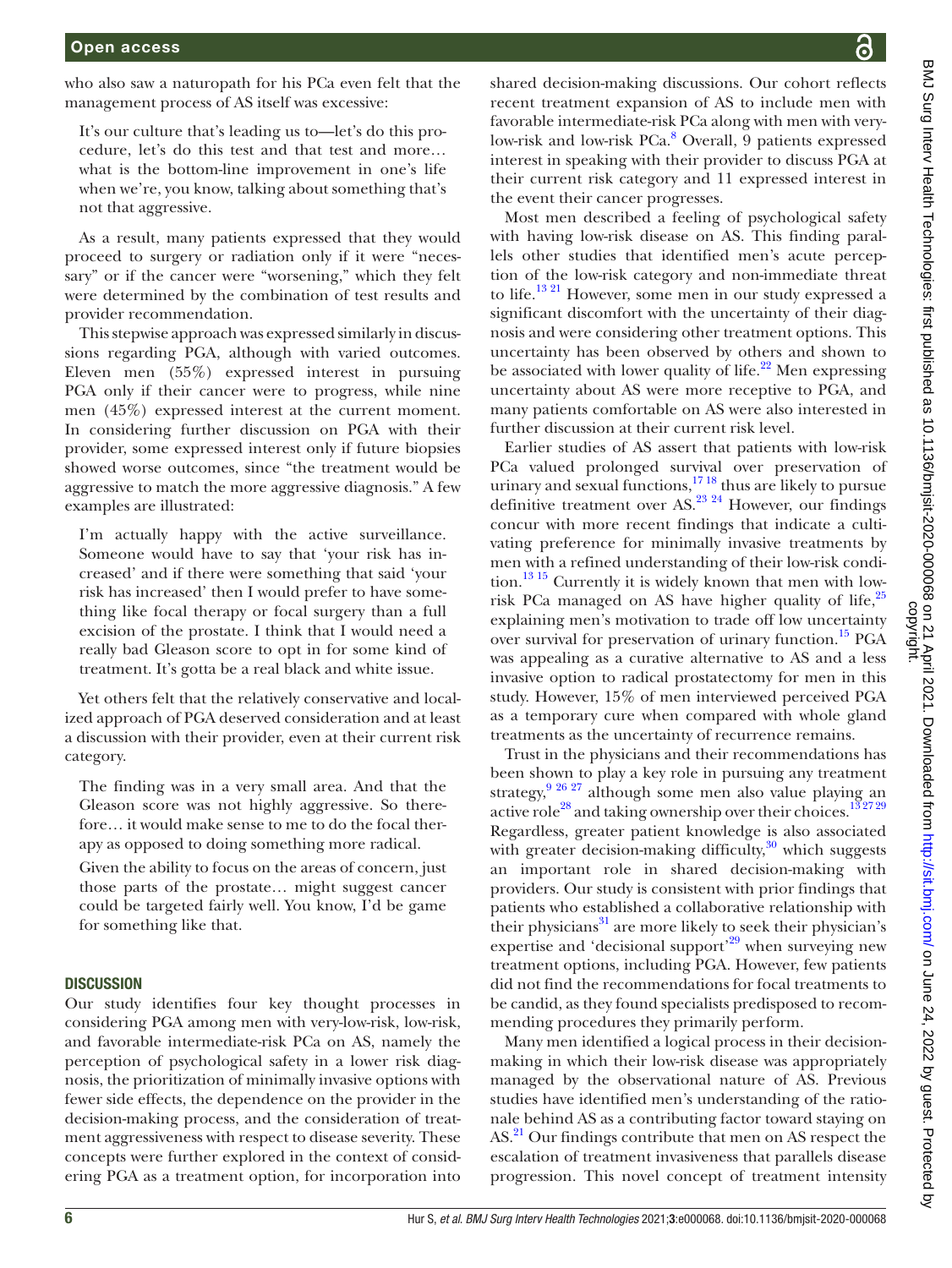Open access

matching disease can be explored in shared decisionmaking discussions with the introduction of PGA as an intermediate option in the PCa treatment spectrum. Interestingly, these men differed in their opinions on where PGA stands in this hierarchy, with some finding it an appropriate option for low-risk disease and others believing it is only necessary for higher risk disease.

Earlier studies found men with low-risk PCa having higher overall satisfaction with care with definitive treatments than with  $AS<sup>31</sup>$  However, definitive treatments for patients with low-risk localized PCa are currently considered overtreatment and introduce unnecessary side effects.<sup>23</sup> Nevertheless, many men elect to undergo definitive therapy to address the uncertainty of cancer.<sup>[17](#page-7-9)</sup> Although short-term oncological outcomes vary and may depend on the specific modality used,<sup>2 3 32</sup> PGA emerges as middle ground that encompasses the satisfaction of curative treatment and preservation of quality of life. $^{23}$  $^{23}$  $^{23}$ Additional research on men's preferences and attitudes focused on each treatment modality under PGA, including high-intensity focused ultrasound, irreversible electroporation, cryotherapy, photodynamic therapy, and focal laser thermal ablation, will further guide shared decision-making for PGA.

This study is not without limitations. First, this was a qualitative study of 20 men on AS from a single tertiary care center located in New York City. Patients in this study were mostly white educated men residing in areas of higher income. Thus, our findings may not be generalizable to men from different backgrounds. Additionally, sampling bias must be considered given that our cohort includes only men who volunteered to be interviewed. Second, our study concerns men with lower risk PCa who never received treatment on AS. However, inclusion of men of similar risk category with recent diagnosis undecided on a treatment plan and men with history of PCa treatment still eligible for PGA would provide a more comprehensive insight into the perceptions and attitude of all eligible men for PGA, not just those on AS. Moreover, the time since diagnosis averaged 2.6 years in our study and may have contributed to recall bias, loss of details about the initial consultation, and establishment of comfort regarding their diagnosis and treatment options. Additionally, semistructured interviews required probing patients with unprompted questions, adding to both interviewer and response bias. Lastly, phone interviews do not provide visual cues and may contribute to the loss of non-verbal data and contextual information and misinterpretation of responses.<sup>33</sup> However, phone interviews offer facial anonymity, which may empower patients to disclose sensitive information more readily.<sup>33</sup> Of note, 2 out of 20 men interviewed (10%) had a Gleason score of 3+4. While these patients serve to reflect the recent change in treatment paradigm to include men of favorable intermediate-risk PCa in AS, they are not representative of the entire group of men with PCa on AS.

In conclusion, as PGA develops there has been an emerging consensus that men with tumor characteristics eligible for AS may be the best candidates for PGA; however, there is little knowledge of men's attitudes and perspectives on PGA. Herein we identify four themes and their relation to men's considerations of PGA: the feeling of psychological safety associated with low-risk disease, a preference for minimally invasive treatment, the central role of the physician, and the pursuit of treatment option intensity that parallels disease severity. In a small sample size of highly educated men with low-risk PCa that is experienced with AS, we demonstrate that almost half of men have potential interest in PGA, despite low-grade evidence concerning intermediate and long-term outcomes.

Twitter Eliza Cricco-Lizza [@DrCriccoLizza](https://twitter.com/DrCriccoLizza), Spyridon Basourakos [@SBasourakos](https://twitter.com/SBasourakos)  and Jim Hu [@jimhumd](https://twitter.com/jimhumd)

Contributors All authors have contributed significantly to the study design, collection of data, analysis, and/or manuscript preparation.

Funding Jim C. Hu receives research support from the Frederick J. and Theresa Dow Wallace Fund of the New York Community Trust. Jim C. Hu also receives salary support from NIH R01 CA241758, PCORI CER-2019C1-15682 and CER-2019C2-17372. The remaining authors report no further disclosures related to this work.

Competing interests None declared.

Patient consent for publication Not required.

Ethics approval Ethical approval was obtained from the Weill Cornell Institutional Review Board.

Provenance and peer review Not commissioned; externally peer reviewed.

Data availability statement All data relevant to the study are included in the article.

Open access This is an open access article distributed in accordance with the Creative Commons Attribution Non Commercial (CC BY-NC 4.0) license, which permits others to distribute, remix, adapt, build upon this work non-commercially, and license their derivative works on different terms, provided the original work is properly cited, appropriate credit is given, any changes made indicated, and the use is non-commercial. See: [http://creativecommons.org/licenses/by-nc/4.0/.](http://creativecommons.org/licenses/by-nc/4.0/)

#### ORCID iDs

Sonia Hur <http://orcid.org/0000-0003-2231-0918> Jim Hu <http://orcid.org/0000-0003-2562-8024>

#### <span id="page-6-0"></span>**REFERENCES**

- 1 Demirel C, Altok M, Davis J. Focal therapy for localized prostate cancer: is there a "middle ground" between active surveillance and definitive treatment? *Asian J Androl* 2019;21:37.
- <span id="page-6-1"></span>2 van der Poel HG, van den Bergh RCN, Briers E, *et al*. Focal therapy in primary localised prostate cancer: the European association of urology position in 2018. *[Eur Urol](http://dx.doi.org/10.1016/j.eururo.2018.01.001)* 2018;74:84–91.
- 3 Ahdoot M, Lebastchi AH, Turkbey B, *et al*. Contemporary treatments in prostate cancer focal therapy. *[Curr Opin Oncol](http://dx.doi.org/10.1097/CCO.0000000000000515)* 2019;31:200–6.
- 4 Perera M, Krishnananthan N, Lindner U, *et al*. An update on focal therapy for prostate cancer. *[Nat Rev Urol](http://dx.doi.org/10.1038/nrurol.2016.177)* 2016;13:641–53.
- <span id="page-6-2"></span>5 Lodeizen O, de Bruin M, Eggener S, *et al*. Ablation energies for focal treatment of prostate cancer. *[World J Urol](http://dx.doi.org/10.1007/s00345-018-2364-x)* 2019;37:409–18.
- 6 Azzouzi A-R, Vincendeau S, Barret E, *et al*. Padeliporfin vasculartargeted photodynamic therapy versus active surveillance in men with low-risk prostate cancer (CLIN1001 PCM301): an open-label, phase 3, randomised controlled trial. *[Lancet Oncol](http://dx.doi.org/10.1016/S1470-2045(16)30661-1)* 2017;18:181–91.
- 7 Basourakos SP, Al Hussein Al Awamlh B, Bianco FJ, *et al*. Feasibility of in-office MRI-targeted partial gland cryoablation for prostate cancer: an ideal stage 2A study. *[BMJ Surg Interv Health](http://dx.doi.org/10.1136/bmjsit-2020-000056)  [Technologies](http://dx.doi.org/10.1136/bmjsit-2020-000056)* 2020;2:e000056.
- <span id="page-6-3"></span>8 Weinstock C, Suzman D, Kluetz P, *et al*. Development of treatments for localized prostate cancer in patients eligible for active surveillance: U.S. food and drug administration oncology center of excellence public workshop. *[J Urol](http://dx.doi.org/10.1097/JU.0000000000000532)* 2020;203:115–9.
- <span id="page-6-4"></span>9 Mallapareddi A, Ruterbusch J, Reamer E, *et al*. Active surveillance for low-risk localized prostate cancer: what do men and their partners think? *[Fam Pract](http://dx.doi.org/10.1093/fampra/cmw123)* 2017;34:90–7.